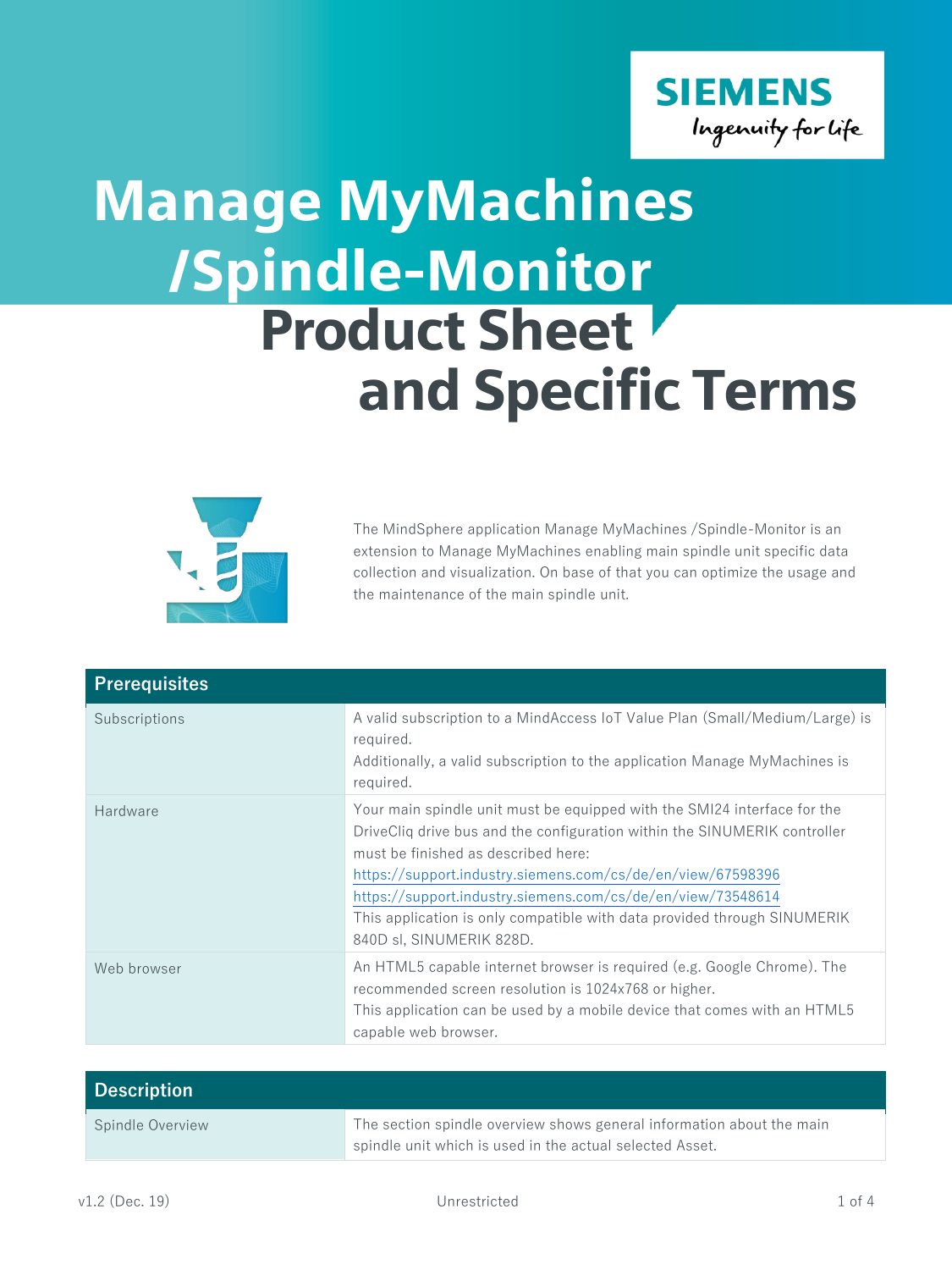| <b>Operation Data</b>    | Provides a data view for number of hours running under control, running under<br>speed, amount of clamping cycles and amount of faulty clamping cycles.                                                                             |
|--------------------------|-------------------------------------------------------------------------------------------------------------------------------------------------------------------------------------------------------------------------------------|
| Analysis Clamping System | Provides an analysis of the clamping system state. In this section different<br>statistical data sets are shown. Clamping times and number of clamping<br>cycles with and without tool are evaluated for different periods of time. |
| Events                   | Provides a summary of temperature and alarms which are collected and<br>statistically shown for different periods in time.                                                                                                          |

| <b>Pricing Model</b>                    |                                                                                                                                                                                                                                                                                                                                                                                                                                                                                                                                                                                                                                                                                                                                                                            |                                    |
|-----------------------------------------|----------------------------------------------------------------------------------------------------------------------------------------------------------------------------------------------------------------------------------------------------------------------------------------------------------------------------------------------------------------------------------------------------------------------------------------------------------------------------------------------------------------------------------------------------------------------------------------------------------------------------------------------------------------------------------------------------------------------------------------------------------------------------|------------------------------------|
| Fee                                     | <b>Base subscription</b>                                                                                                                                                                                                                                                                                                                                                                                                                                                                                                                                                                                                                                                                                                                                                   | <b>Operation and Update</b>        |
| Price per Asset                         | $0 \frac{\epsilon}{\sqrt{2}}$                                                                                                                                                                                                                                                                                                                                                                                                                                                                                                                                                                                                                                                                                                                                              | 120 €/year (365 days) <sup>1</sup> |
| <b>Billing cycle</b>                    | n/a                                                                                                                                                                                                                                                                                                                                                                                                                                                                                                                                                                                                                                                                                                                                                                        | Yearly in advance                  |
|                                         | <sup>1)</sup> If a price is displayed in a different currency on the product detail page of Manage MyMachines /Spindle-Monitor on www.mindsphere.io/store in<br>your country of residence at the date of enablement of the Asset or in the Order Form, such price will be charged.                                                                                                                                                                                                                                                                                                                                                                                                                                                                                         |                                    |
| Base subscription fee                   | The base subscription allows access to the application.                                                                                                                                                                                                                                                                                                                                                                                                                                                                                                                                                                                                                                                                                                                    |                                    |
| Usage-based Operation and Update<br>fee | Starting with the month the Asset is enabled to the application, the usage-<br>based Operation and Update fee is charged yearly in advance for each enabled<br>Asset for maintenance of the application and for keeping the application up to<br>date.                                                                                                                                                                                                                                                                                                                                                                                                                                                                                                                     |                                    |
| Payment terms                           | The usage-based Operation and Update fee is charged yearly in advance for<br>each enabled Asset (first time in the month after the Asset has been enabled)<br>for 1 year.                                                                                                                                                                                                                                                                                                                                                                                                                                                                                                                                                                                                  |                                    |
| Adaptation of fees                      | We may change or add new fees (collectively referred to as "Fee Change") due<br>to and to the extent required to reflect: (i) changes in the quality or<br>functionalities of the Service; (ii) material changes in market conditions; (iii)<br>general increases in wages or other employment costs; and/or (iv) changes in<br>procurement costs due to price changes made by our suppliers, in each case<br>to the extent that the changes affect our provision of the agreed Service. We<br>will notify you of any Fee Change at least 60 days in advance of the effective<br>date of the Fee Change. Any Fee Change will only apply from the beginning of<br>a renewed subscription or for "Evergreen" subscriptions one year after<br>notification of the Fee Change. |                                    |

| <b>Specific Terms</b>   |                                                                                                                                                                                                                                                                                                                                                        |
|-------------------------|--------------------------------------------------------------------------------------------------------------------------------------------------------------------------------------------------------------------------------------------------------------------------------------------------------------------------------------------------------|
| Service Level Agreement | The Monthly Uptime Percentage for this application is 90 %. Monthly Uptime<br>Percentage is defined in the MindSphere Supplemental Terms available on<br>www.mindsphere.io/terms.                                                                                                                                                                      |
| Application use rights  | This application can be used as part of OEM Services as described in the<br>Specific Terms for MindAccess IoT Value Plan published on<br>www.mindsphere.io/terms. Under the Account of your MindAccess IoT Value<br>Plan, you may permit Users of Third Parties to access and use this application<br>for the purpose of receiving a service from you. |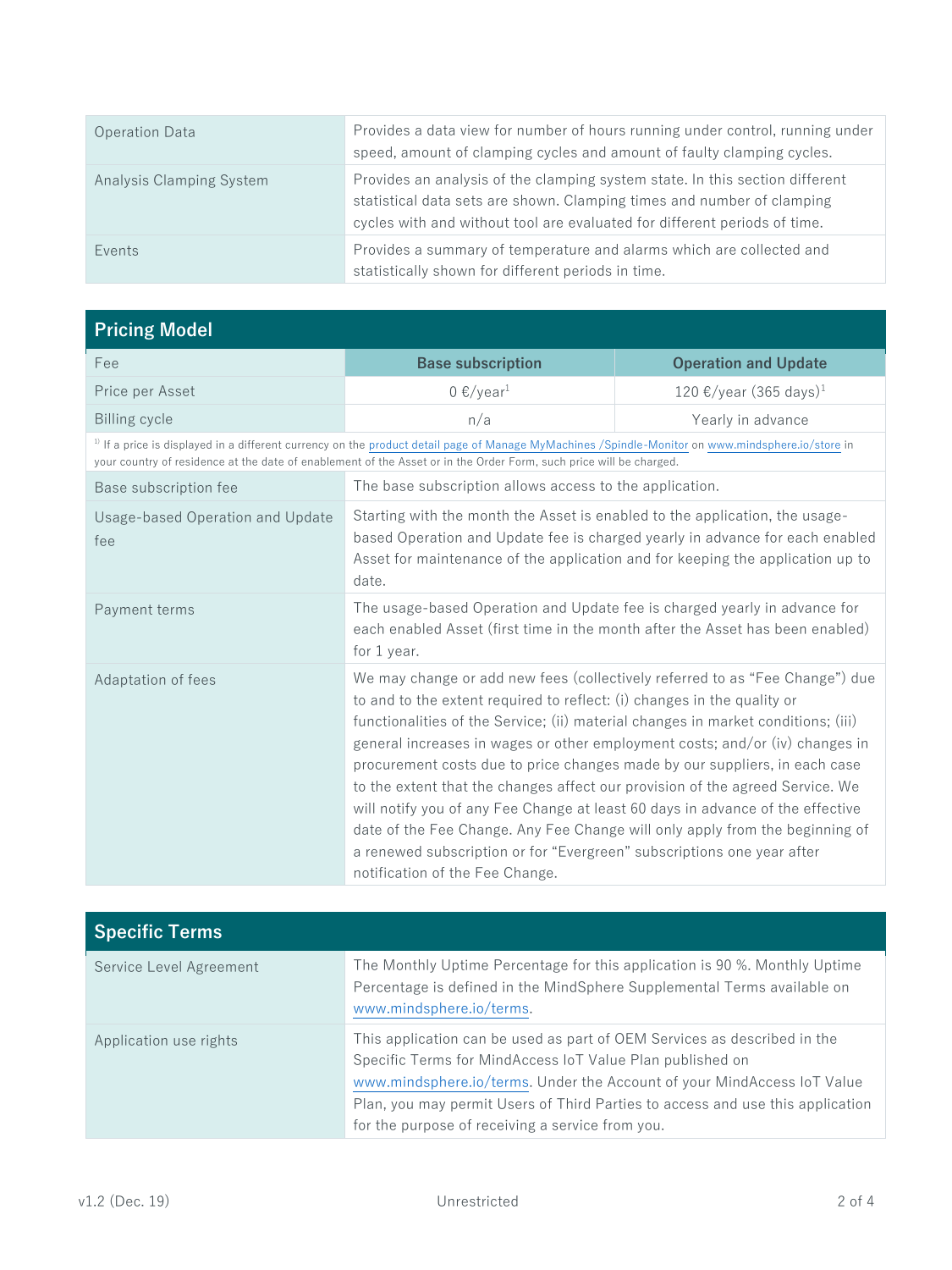| Third Party Terms                                           | The application contains Third Party services, including open source software,<br>commercial software, or software-related managed services, which are subject<br>to additional or different terms, license rights, or require certain notices by<br>their licensors, which we are obliged to pass on to you as your licensor and to<br>which you agree to abide ("Third Party Terms"). The Third Party Terms for<br>Manage MyMachines / Spindle-Monitor are made available via the following<br>web link: http://sie.ag/MindSphere-<br>ThirdParty_ManageMyMachinesSpindleMonitor.                                                                                                                                                                                                                                                                                                                                                                                  |
|-------------------------------------------------------------|---------------------------------------------------------------------------------------------------------------------------------------------------------------------------------------------------------------------------------------------------------------------------------------------------------------------------------------------------------------------------------------------------------------------------------------------------------------------------------------------------------------------------------------------------------------------------------------------------------------------------------------------------------------------------------------------------------------------------------------------------------------------------------------------------------------------------------------------------------------------------------------------------------------------------------------------------------------------|
| Changes to the Product Sheet and<br><b>Specific Terms</b>   | We may update this document from time to time during a Subscription Term in<br>order to reflect any changes agreed with or imposed by our subcontractors<br>(including changes in open source software license terms) or when we<br>introduce new features, supplements, enhancements or capabilities (e.g. that<br>were not previously included with the subscription, but added for no additional<br>fee). Changes shall become binding upon release of a new version of this<br>document on www.mindsphere.io/terms.                                                                                                                                                                                                                                                                                                                                                                                                                                             |
| Support                                                     | Support for this application may be contacted via Industry Online Support<br>https://support.industry.siemens.com.<br>Support is available in English and German.                                                                                                                                                                                                                                                                                                                                                                                                                                                                                                                                                                                                                                                                                                                                                                                                   |
| Subscription Term for Operation<br>and Update, termination  | The Subscription Term for Operation and Update is 1 year for each enabled<br>Asset. Following expiration of the preceding Subscription Term for Operation<br>and Update, the subscription automatically renews with a Subscription Term<br>of 1 year unless you disable the respective Asset from your MindAccess<br>Account.<br>You may disable an Asset from the application at any time. In this case, the<br>Subscription Term for Operation and Update will not automatically be<br>extended after it expired and is deemed to be terminated. If you disable an<br>Asset from the application Manage MyMachines this will also lead to a<br>disablement of the respective Asset from this application.<br>Once a disabled Asset is enabled again after the end of a valid Subscription<br>Term for Operation and Update, a new Subscription Term for Operation and<br>Update starts and the Operation and Update fee will be applied again as<br>stated above. |
| Subscription Term for the base<br>subscription, termination | The Subscription Term for the base subscription ends with termination by you<br>or us. You may terminate your subscription to this application at any time.<br>PLEASE NOTE: Upon your termination of the base subscription your Assets<br>will be disabled with immediate effect and you cannot use this application any<br>longer. You are not entitled to enable Assets after this termination. All fees<br>paid by you to us are non-refundable. The same applies if you terminate the<br>base subscription of the application Manage MyMachines.<br>We may discontinue the operation of the application by giving you at least 1<br>year notice prior to the planned discontinuation date. You are not entitled to<br>enable Assets after this notification. On the date of discontinuation, the<br>Service is terminated and the regulations in the MindSphere Master<br>Agreement regarding the effect of termination and post termination phase<br>apply.    |